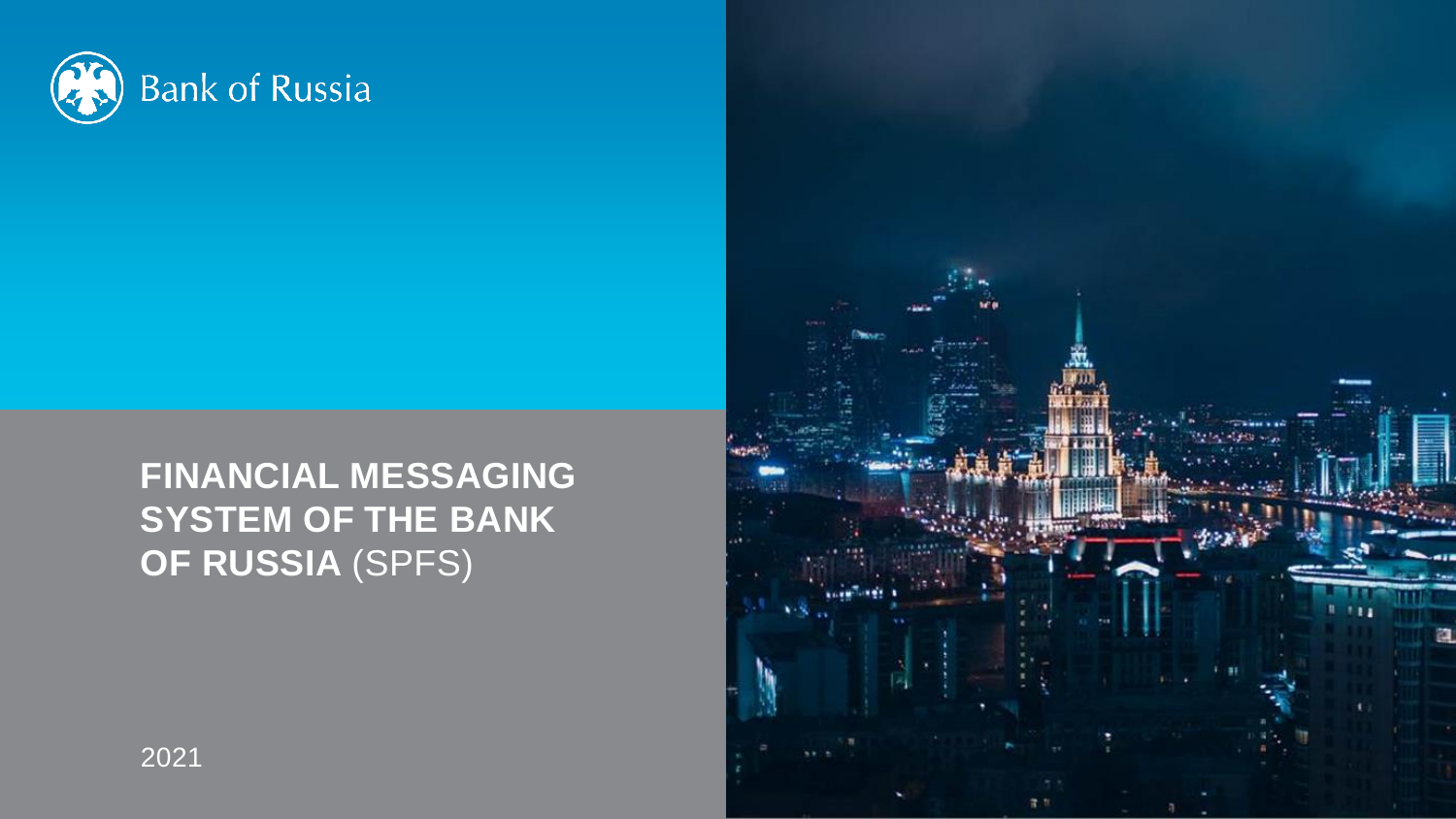### **Financial messaging system of the Bank of Russia (SPFS) Bank of Russia**



# **Goals of SPFS introduction**

- Ensuring stable and smooth financial messaging
- Maintaining unified principles and rules of financial messaging



**S-2** 

### **SPFS users**

### **About 400 users:**

- Russian and foreign banks
- Russian and foreign legal entities

# **Services available to users**

- Sending and monitoring SWIFT messages
- Sending messages in proprietary format
- Managing the senders' list (customer can administer the counterparties' list and the types of messages to be received)
- Sending ISO20022 messages



# **Connection methods**

- Direct connection
- **Service bureau** connection

# SPFS

this is a reliable and secure channel for sending electronic messages on financial transactions

**SPFS has been operation since 2014** Operation hours: **24/7/365**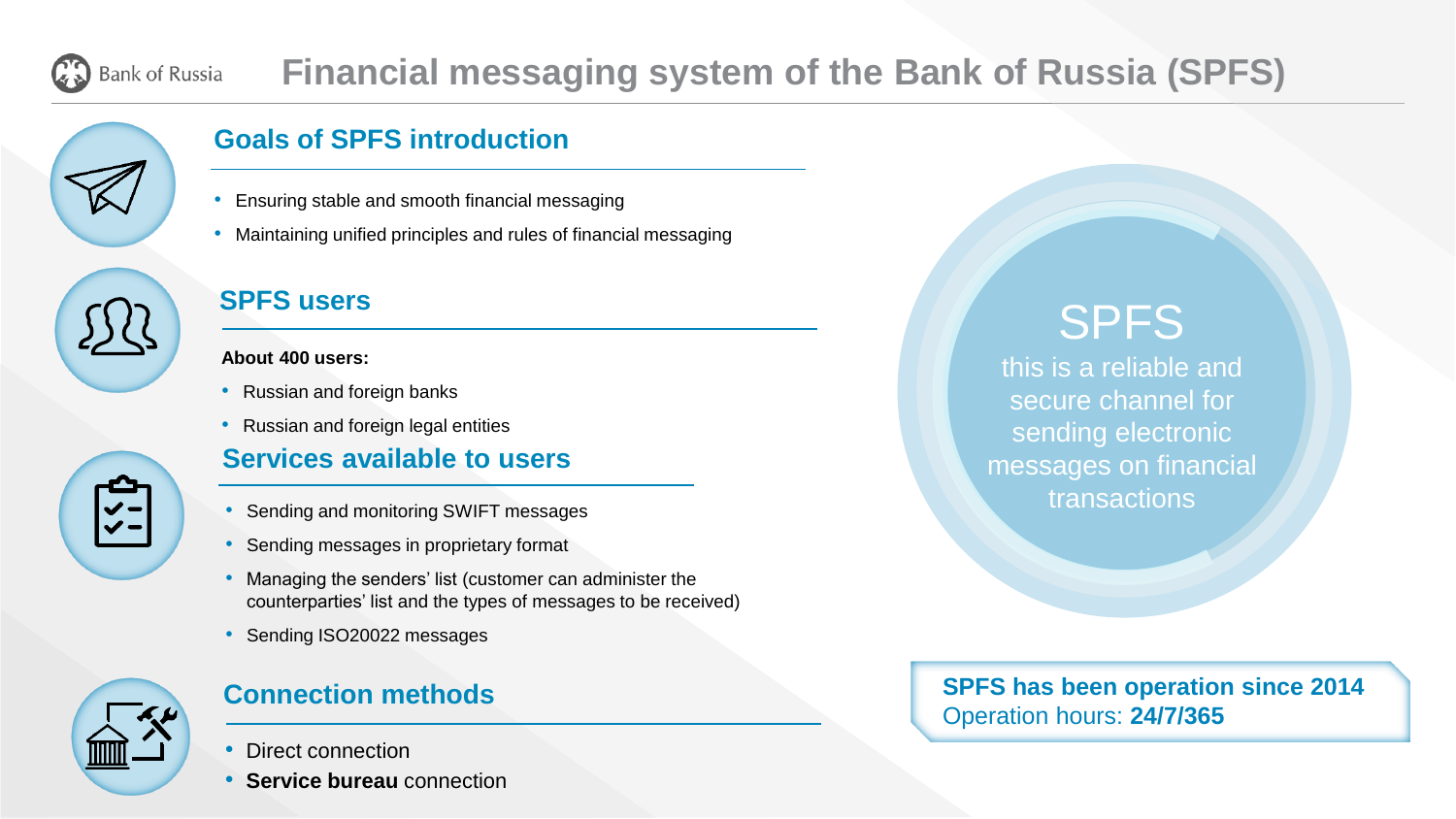

**1**

**2**

# **Send to SPFS@cbr.ru:**

- Fill in the form
- Submit copies of the registration documents (translated into Russian, with the stamp of apostille)

**It is necessary to comply with the recommendations:** 

- Software used
- Information security policies and procedures

**3 Final stage:**

- Conclude the agreement
- Implement technical arrangements